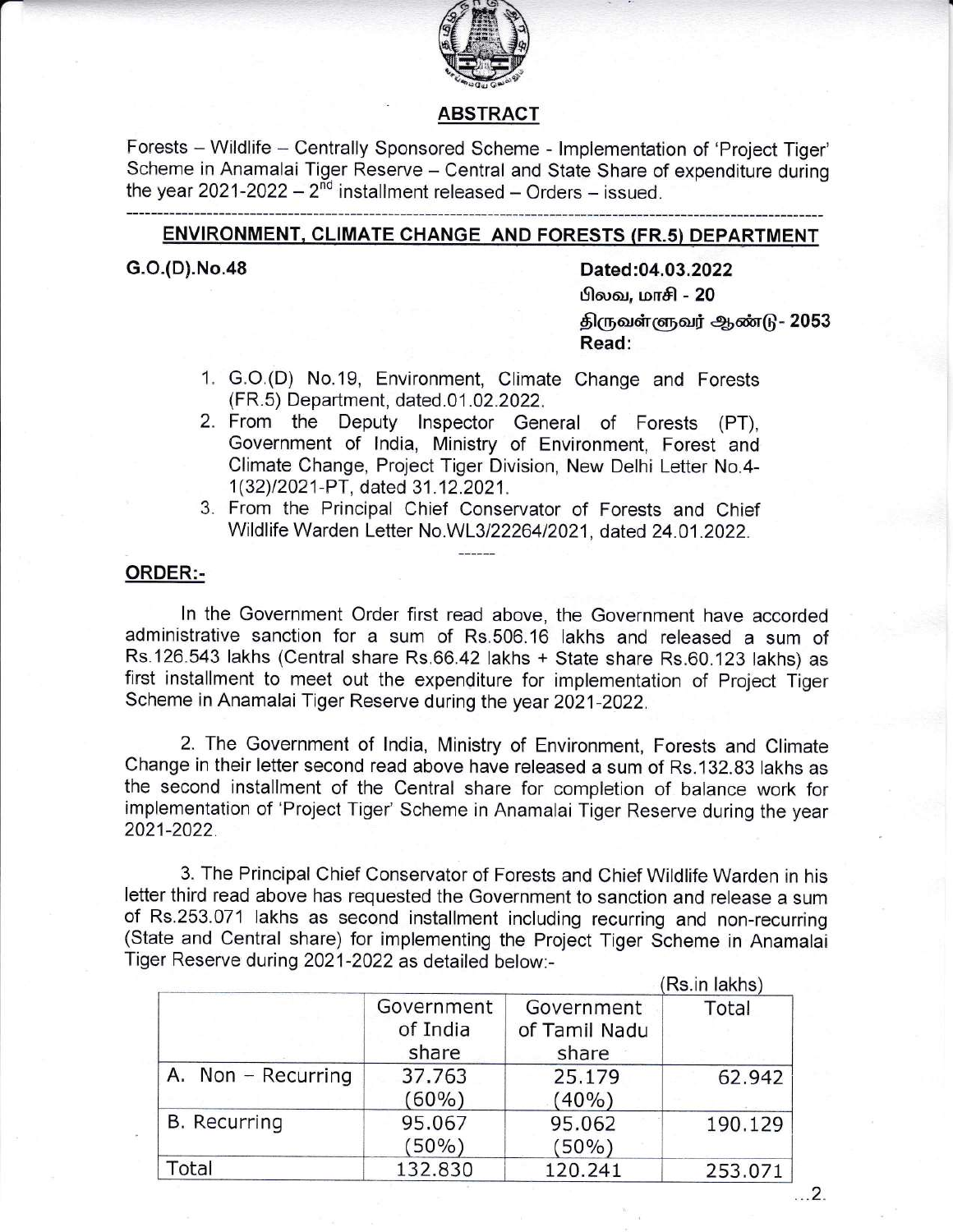4. The Government after careful consideration, accord sanction for a sum of Rs.2,53,07,100/- (Rupees two crore fifty three lakhs seven thousand and one hundred only) as the second installment for implementing the 'Project Tiger' Scheme in Anamalai Tiger Reserve for completion of the balance work during the year 2021-2022.

5. The expenditure sanctioned in para 4 above shall be debited to the following heads account;-

#### i. Non-recurring:

# a. Centre Share Rs. 37,76,300/-

4406 - Capital Outlay on Forestry and Wildlife - 02 Environmental Forestry and Wildlife - 110 Wildlife - Schemes shared between State and Centre - UK Tiger Reserve Scheme -416 Major works - 01 - Major Works (IFHRMS DP Code: 4406-02-110-UK-41601)

# b. State Share-Rs.25,17,900/-

4406 - Capital Outlay on Forestry and Wildlife - 02 Environmental Forestry and Wildlife - 110 Wildlife - Schemes shared between State and Centre - US Tiger Reserve Scheme -State Share - 416 Major works - 01 - Major Works (IFHRMS DP Code: 4406-02-110-US-41601)

#### ii. **Recurring Expenditure:**

# a. Central Share Rs.95,06,700/-

2406 Forestry and Wildlife - 02 Environmental Forestry and Wildlife - 110 Wildlife Preservation - Schemes Shared between State and Centre - UE - Tiger Reserve Scheme - 318 Maintenance - 01. Periodical Maintenance (IFHRMS DP Code: 2406-02-110-UE-31801)

# b. State Share Rs.95,06,200/-

2406 Forestry and Wildlife - 02 Environmental Forestry and Wildlife - 110 Wildlife Preservation - Schemes Shared between State and Centre - UG - Tiger Reserve Scheme - State Share -318 Maintenance - 01. Periodical Maintenance (IFHRMS DP Code: 2406-02-110-UG-31801)

6. Necessary additional funds of Rs.2,53,07,100/- will be provided in Final Modified Appropriation 2021-2022. Pending provision of such funds, the Principal Chief Conservator of Forests is authorized to draw and utilize the amount sanctioned in para 4 above. However, the above expenditure shall be brought to the notice of the Legislature by Specific Inclusion in the Supplementary Estimates for the year 2021-2022. The Principal Chief Conservator of Forests is directed to include this item of expenditure while sending the proposal for Final Modified Appropriation 2021-2022 and also send draft explanatory note for inclusion of this expenditure in Supplementary Estimates 2021 - 2022 to Government in Finance (E,CC&F / BG.I) Department without fail.